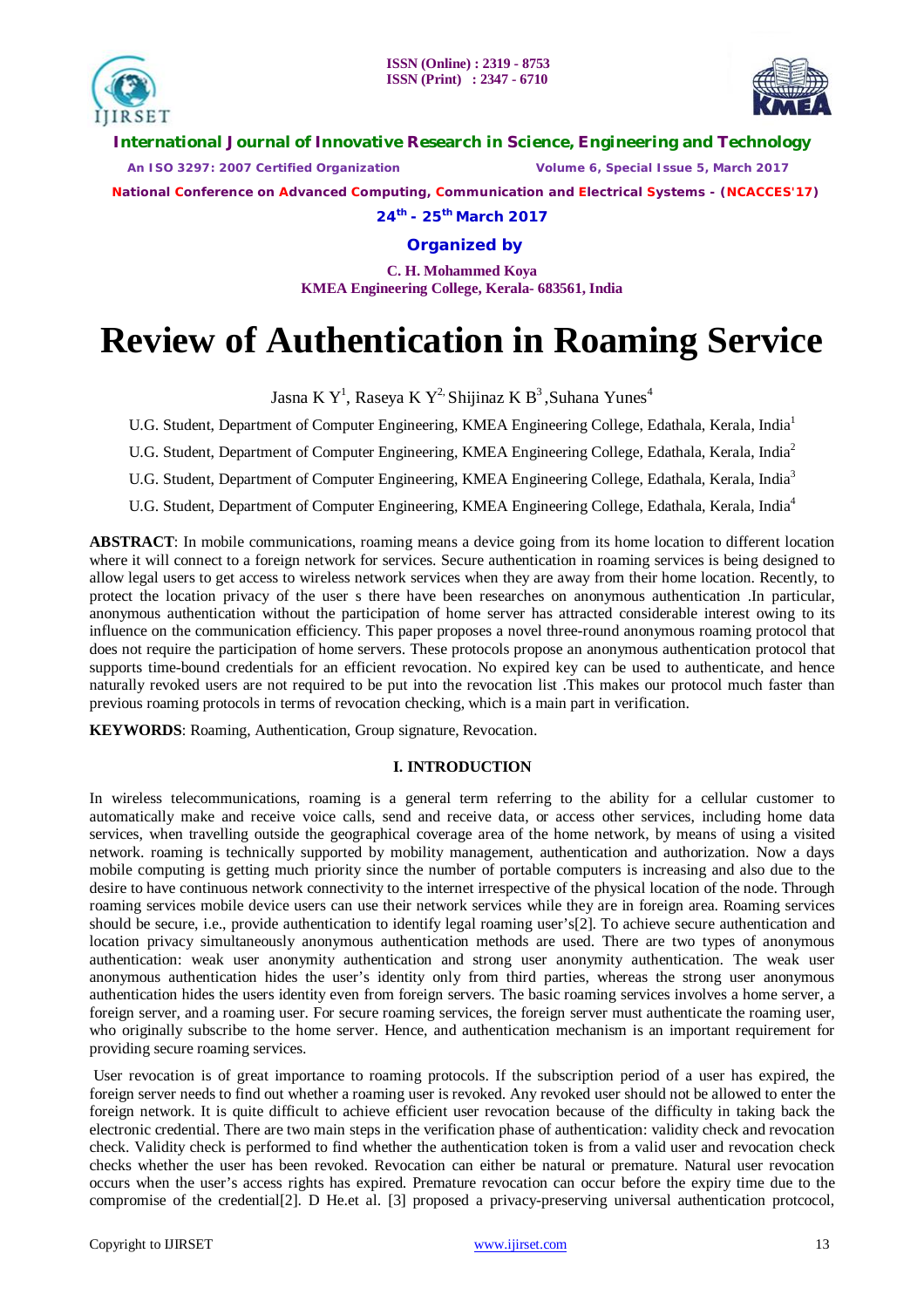called priauth, which provides strong user anonymity against both eavesdroppers and foreign servers, session key establishment, and achieves efficiency. Hyojinjo et al. [1] proposed a privacy preserving anonymous authentication for mobile networks where user authentication is done without involving a home server. Pseudo identity-based signcryption scheme is used by the protocol to perform efficient revocation with a short revocation list and efficient authentication. Chen et al. [4] proposed a VLR group signatures with indisputable exculability and efficient revocation. Security of scheme is based on the strong Diffie-Hellman assumption and the decisional diffie-hellman assumption in the random oracle model. Similar to many existing anonymous authentication primitives(e.g., [5], [6], [7], [8], [9], [10], [11], [12]) which support revocation, either all unrevoked users need to update their credentials regularly, or the server needs to perform extra steps in verification to check each member against a revocation list. As time goes by, the list will just become larger since the authentication is anonymous. All kind of users to be revoked, including those who were authorized for a limited time period, will be added to the revocation list.

### **II. RELATED WORKS**

The main issue in group signature is revoking a group member's signing capability to solve this this issue, the message can send by only the group manager and he can also have the capability to revoke message only to signature known as group signature with protocol verifier-local revocation. In existing VLR design, the cost of revocation check grows rapidly in accordance with the size of revocation message. Here analyses only the authentication and key agreement protocol that adopted by universal mobile system, an emerging standard for third generation (3G) wireless communications. The protocol, known as 3Gpp aka, is based on the security in GSM and provides significant enhancement to address and correct real and weakness in GSM and other wireless communication systems. In this paper, we first show that the 3Gpp aka protocol is vulnerable to a variant of the so called false base station attack. The protocol retains the framework of the GSM aka and provides significant enhancement to achieve additional goal such as mutual authentication, key exchanging between the user and the serving network, and freshness assurance of agreed cipher key and integrity key. The revocation checking construction done in large scaled networks. Here public key infrastructure in order to support global roaming networks. There are also concerns on the processing power of mobile station and the bandwidth consumption in exchanging public keys of large scale size. Dynamic k-times anonymous authentication schemes allow member of a group to be authenticated schemes allow member of a group to be authenticated anonymously. Application providers can independently and dynamically allow or revoke access right to members in their own group. We also describe some trade –off issues between different system characteristics. Anonymous authentication allows users communicate without reveal their identity. Here also uses the strong diffie hell man assumption. Its main advantage is to maintain constant size in both private and public key. Vehicular ad-hoc networks (vanets) allow wireless communications vehicles and roadside infrastructures. This scheme resolves the issues of non-repudiation and distinguish ability of origin which were previously unresolved in the scheme, thereby enabling a reliable and auditable to service while preserving user privacy against both authorized parties and adversaries. One important criterion in assessing to schemes is performance. In cryptography only verifiers are involved in the revocation mechanism; here signers have no involvement. Although boneh and shacham recently proposed a VLR group signature scheme from bilinear maps, this scheme does not satisfy the backward unlinkability. It means that even after a member is revoked they produced by the member before the revocation remains anonymous. A group manager controls the membership of members. Then, often the anonymity of signature a third party can cancel by tracing. If we compare the protocols we get better efficiency and supports user anonymity to an extent comparable to that provided by current mobile.

### **III. AUTHENTICATION IN ROAMING**

### *A. SECURITY*

In the security analysis, we require an anonymous roaming protocol which satisfy the following properties[4][6]:

1. Subscription Validation: the foreign server should know the identity of the home server of the user;

2. User Anonymity: besides the user and the home server,no one including the foreign server can tell the identityof the user

3. User Untracability: besides the user and the HS, no one including the FS is able toidentify any previous protocol runs which have the sameuser involved.

4. Provision of User Revocation Mechanism [4], [5]:due to various reasons (e.g., the subscription period of

a user has expired), the FS should be able to find out whether a roaming user is revoked;

5. Server Authentication: the user should know about the identity of the foreign server;

6. Key Establishment: the user and the FS determines a random session key which is known only toFS and user and is derived from contributions of both of them such that the home server cannot predict the value of it.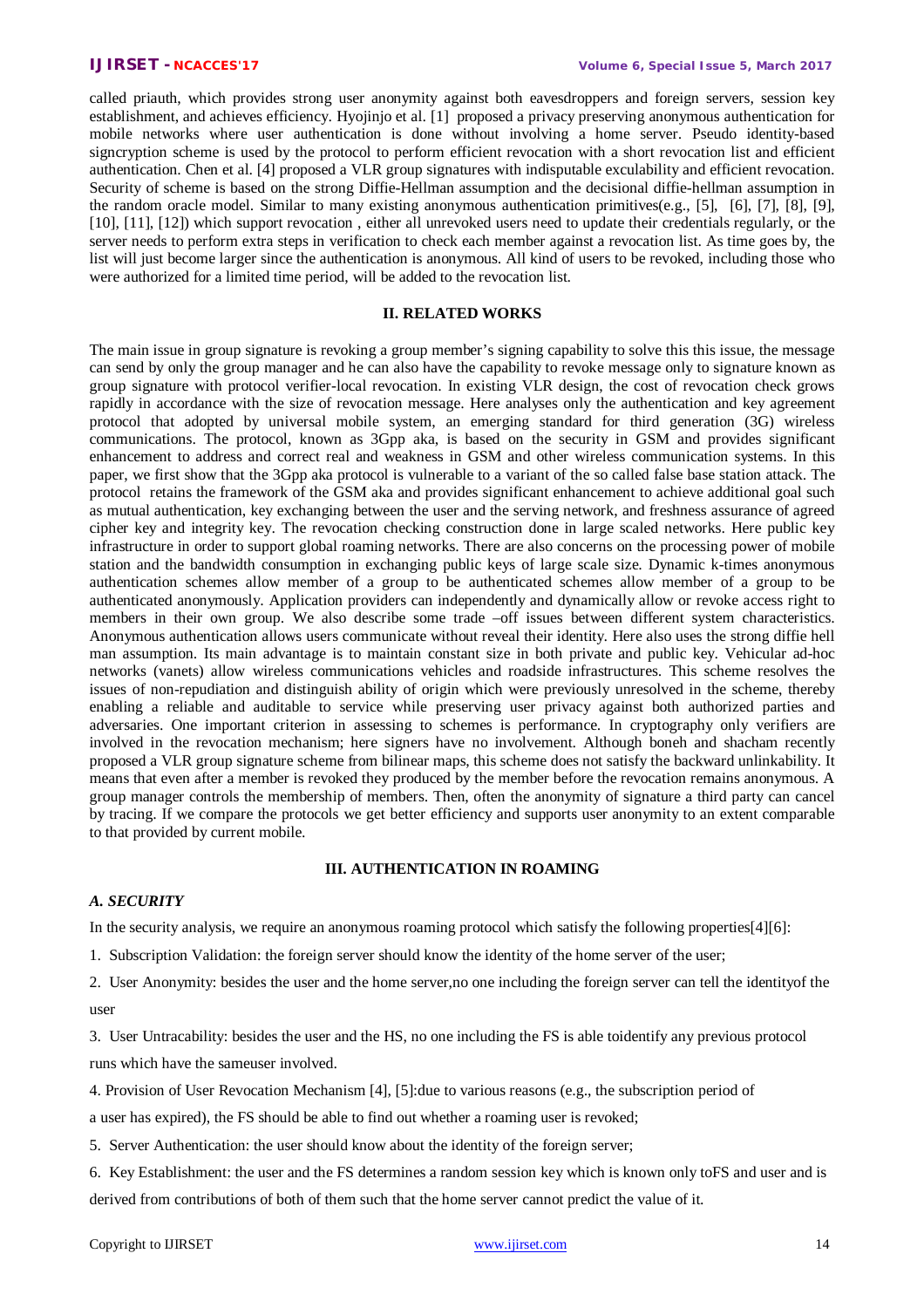## *B. REQUIREMENT ANALYSIS*

In this protocol, we require a group signature scheme as a primitive for both anonymous authentication of user and premature revocation. Group signature allows a member of a group to sign messages on behalf of the group without reveal his/her identity. There is a concept of group manager who has some trapdoor information which allows him to recover the identity of the signer from any valid group signature. A normal group signature cannot achieve our goal since the signature itself does not bear with any time-related information. Traditional revocation approach is inefficient since it either checks every entry in the revocation list or requires the manager to open all signatures.

We are going to design a group signature schema which consists of a tuple of probabilistic polynomial-time algorithms (Gp.Kg, Gp.Join, Gp.Sign,Gp.Ver, Gp.Trace). During Gp.Kg, the group manager producea master public key gpk and a master secret key msk.gpk is published while msk is kept secret. During Gp.Join,the group manager uses msk to generate a user secret key gski for user Ui and a revocation token grti which is used to trace user Ui. During Gp.Sign, a user Ui uses his secret key gski to generate a signature  $\sigma$  for a message m at time t. Gp.Ver takes mpk, t,m,  $\sigma$  and returns valid or invalid. Gp.Trace takes mpk, grti and a valid message-signature pair (m, σ) and returns true or false. Each server chooses a symmetric encryption scheme,

$$
ENC = (Enc, Dec)
$$
 (1)

The phases of group signature schmea includes:

## **a. Master Key Generation Phase**

The system structure is similar to the group signature scheme from Bringer and Patey construction.

- 1. Group manager chooses bilinear groups G1,G2 of prime order p
- 2. H is the hash function with range Zp
- 3. Group manager randomely chooses some values which belongs to G1,G2 and Zp
- 4. Generate public key and master key for group
- 5. Group manager publishes public key and keeps master key secret
- 6. He also maintains a revocation list which initially empty

### **b. User Joining Phase**

User can send a request to join the group by selecting the group from the created group. User can randomly chooses some secret values and generate the encrypted values with the foreign server key. It is used to proves the knowledge of the foreign server to the manager. As a result of this user can get the secret key after approving the user by the group manager.

- 1. User randomly chooses a random value
- 2. User computes some values and send it to the group manager
- 3. Group manager checks the values
- 4. Group manager also computes some values with the user expiry time and sends it to user
- 5. User gets the secret key and the group manager keeps the revocation token

### **c. Signing Phase**

User can send message as another request to use the roaming system. This action is only possible if and only if the user can approved by the group manager. There are many computations and operations in this phase. Finally user outputs the signature for message m and time.

- 1. User can send message as another request to use the roaming system.
- 2. This action is only possible if and only if the user can approved by the group manager.
- 3. There are many computations and operations in this phase.
- 4. Finally user outputs the signature for message m and time.

# **d.Verification Phase**

The two servers HS and FS are responsible for performing the verification phase. There are two operations:

Validity check and verification check. These two steps used together to find whether a user is revoked or not.

Upon receiving the signature for specific message and the signing time, the verifier verifies the validity of the signature and ensures that it is not generated by a revoked user.It includes two checks: Validity check and Verification check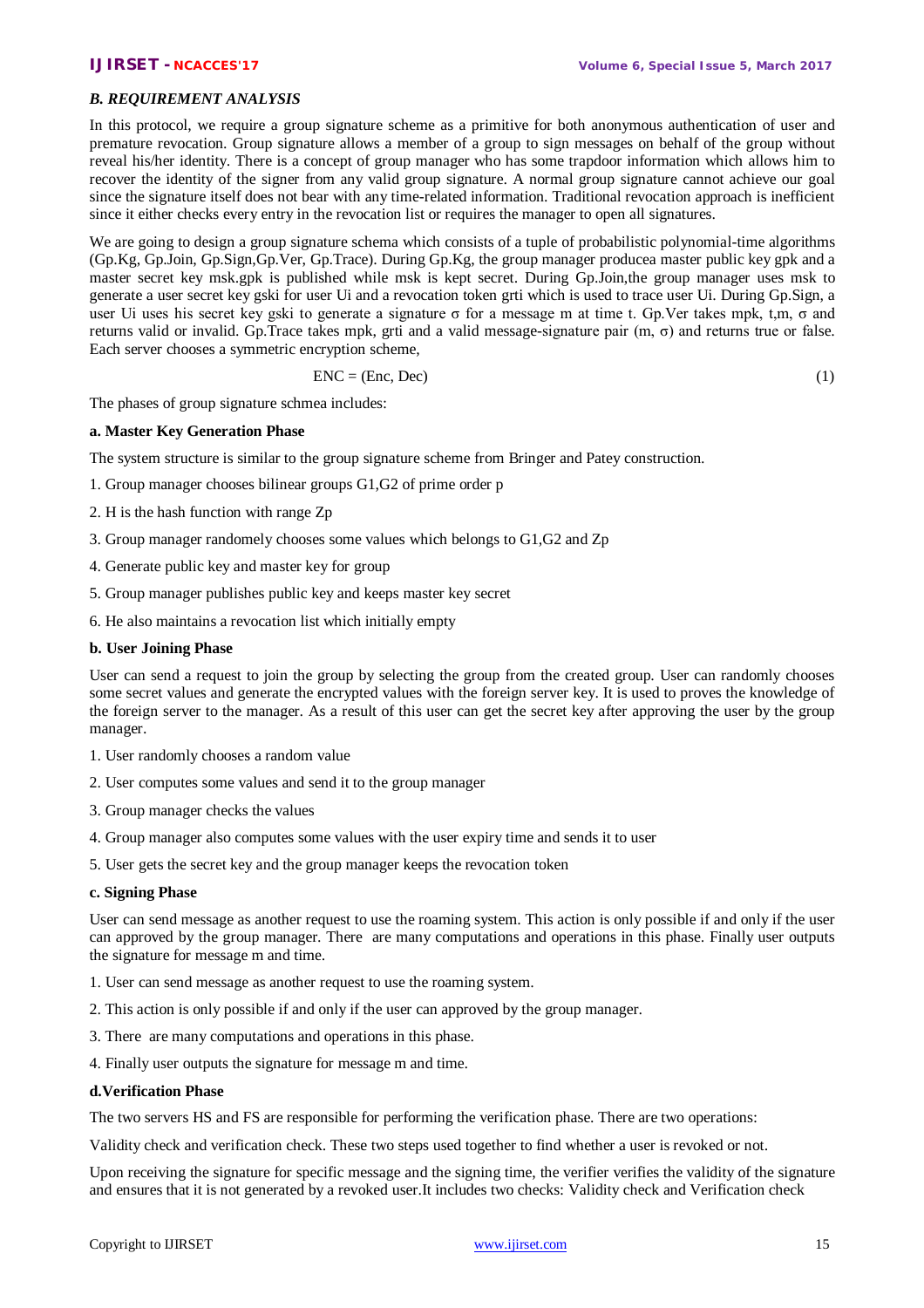Validity Check

- 1. Recomputes the values as signing phase
- 2. Check values are equal or not
- 3. If it is not equal, output is invalid
- 4. Otherwise continue for revocation check

### Verification Check

- 1. Check for grt
- 2. If validity check is passed and the user is not revoked, output is valid
- 3. Otherwise output is invalid

### **e. Tracing Phase**

- 1. The group manager can open the signature to trace the signer.
- 2. Group manager only has the permission to trace the user.
- 3. He can get the full details of the users who are revoked.
- 4. For each GRT the group manager performs some operations and get the personal details of the user.

The major notations that used in our description are summarized in this table.

### TABLE 1 NOTATIONS

| $\mathcal{U}_i$                     | User $i$                                                             |
|-------------------------------------|----------------------------------------------------------------------|
| ν                                   | Foreign server                                                       |
| ${\cal H}$                          | Home server                                                          |
| qpk                                 | Public parameter of the group signature scheme                       |
| msk                                 | Master secret key                                                    |
| $g s k_i$                           | User secret key of user $\mathcal{U}_i$ , kept by the user           |
| $grt_i$                             | Revocation token of user $\mathcal{U}_i$ , kept by the group manager |
| $\sigma$                            | Signature generated by the user                                      |
| RL                                  | <b>Revocation</b> list                                               |
| ID.                                 | temporary identity chosen by the user                                |
| SIG                                 | Signature scheme chosen by each server                               |
| $\mathcal{E}\mathcal{N}\mathcal{C}$ | Symmetric encryption scheme chosen by each server                    |

### *C. AUTHENTICATION AND REVOCATION*

Data confidentiality and authenticity are usually needed to protect communications between users and the FS. However, a full personal authentication may not be desirable especially when privacy is a concern. In the roaming

scenario, it is desirable to keep mobile phone users anonymous from other persons as well as the FS unless the identity information becomes critical. It is often sufficient to verify whether a user is among a group of subscribers.

Revocation is the major part of the roaming protocol. Due to some reasons (e.g., the subscription period of a user has expired), the FS needs to find out whether a roaming user is revoked. Any revoked user should not beallowed to enter the foreign network.All kind of users to be revoked, including those who were authorized for a limited time period, will be added to the revocation list Eventually, it will include many such short-term members after their membership expiration. This will cause a serious bottleneck, as the foreign server has to check the whole revocation list for everysingle authentication process, which often involves a cryptographic mechanism to ensure the privacy of (at least other honest) users. For revocation of existing anonymous authentication protocols, we observe that the designs involve a Boolean function(for revocation checking) RCheck() within the verification algorithm which takes an authentication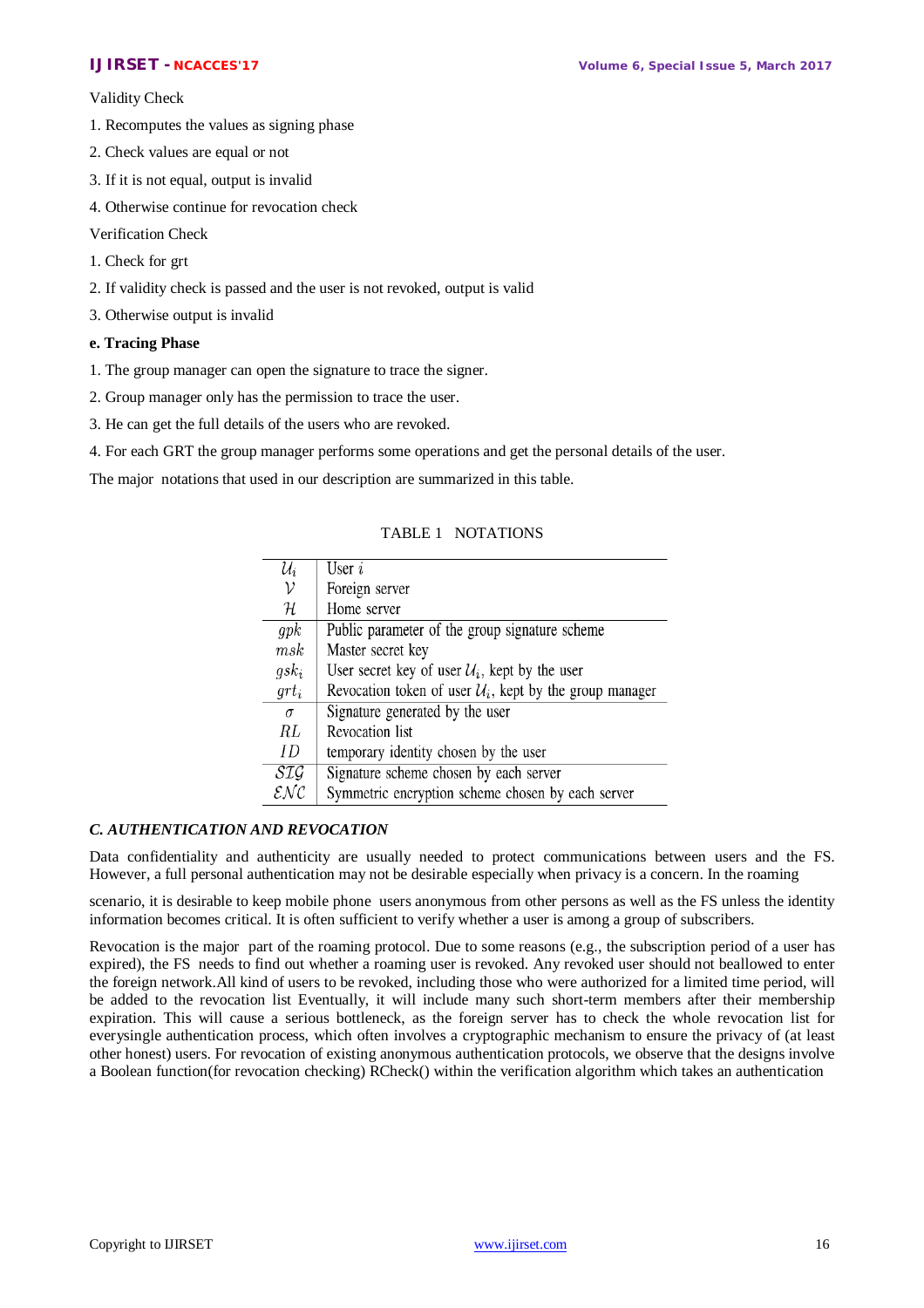

Fig. 1.Authentication in Roaming Networks.

token  $\sigma$  and a revocation list  $RL = \{R1, R2, \dots, RN\}$  as the input, where Ri is an element representing the revoked user i and N is the numberof revoked users.An anonymous authentication token σ is not generated by a revoked user if and only if for every element Ri $\in$  RL, RCheck( $\sigma$ , Ri ) = negative. In this case,

Total Cost of Revocation Check =  $C \times N$  (2)

where C is the computation cost of RCheck() which is a design-specific constant. Equation suggests two approaches to speed up the revocation check:a smaller C, i.e., more efficient designs or a smaller N, i.e., less revoked users.

User authentication is an security mechanism that allows mobile users access to roaming service. Anonymous authentication methods are used to achieve secure authentication and location privacy simultaneously. There are two types of anonymity authentication are: Weak user anonymity authentication: which hides user identity from third party and Strong user anonymity authentication which hides user identity even from foreign server.

### *D. ANONYMOUS ROAMING AUTHENTICATION PROTOCOL*

### **a. HS Setup**

1. Generate bilinear map groups (G1, G2, GT) witha prime order p and choose the generators Q  $\epsilon$ G2, P =  $\psi(Q) \in G1$ , and  $g = e(P, Q) \in GT$  (e: bilinearmap,  $G1 \times G2 \rightarrow GT$ ,  $\psi$ : isomorphism  $G2 \rightarrow G1$ ).

2. Choose cryptographic hash functions H1:{0, 1}∗ →Z\*p, H2:{0, 1}∗×GT → Z\*p, H3:GT → {0, 1}n, H4:GT →{0, 1}n+w, H5:{0, 1}\* → {0, 1}n, and H5,key:{0, 1}\* ×key → {0, 1}n (w is a parameter representing the fixed input ofan encryption algorithm).

3. Choose a master secret key s← Z\*p and computea public key Qpub =  $sQ \in G2$  and a roaming key

RKHS = 1H1(IDHS)+sQ $\in$  G2. (RKHS is the HS's secretvalue.)The public parameters are Param: ={G1,G2, GT, e, P, Q, Qpub,  $\psi$ , H1, H2, H3, H4, H5, H5, key}.

### **b. Roaming Agreement**

When the HS completes its setup process, it establishes a roaming agreement to generate the roaming keys of

each FS.

- 1. All FSs send their identity IDFS*i*to the HS.
- 2. The HS computes a roaming key RKFS*i*=1*H*1*(*IDFS*i)*+*sQ*∈G2 for FS*i*.
- 3. The HS sends *RK*FS*i*toFS*i*through a securechannel.

### **c. Registration of RU**

RU*i*performs the following process to register in the HS:

1. RU*i*in the HS domain sends its own Id*i*to the HS via a secure channel.

2. The HS generates a random value Seed*i*and a revocation value *rvi*that is used as a key of *H*5*,*key, and produces keyed hash chain values. The length of the chain is KRevInfoi,  $j= Hj5$ ,  $rvi(\text{Seedi})(1 \leq j \leq K)$ .

3. The HS picks random values *xi,j*∈Z∗*p*andcomputes*ri,j*= *gxi,j*. Subsequently, it encrypts Id*i*andcomputes *Tij*using these values.*Eri,j* (ID*i*) = ID*i* $\bigoplus$ *H*3(*ri,j*)(1 ≤ *j* ≤ K)*Ti,j*= *xi,j*(*H*1(IDHS)*P* +  $\psi$ (*Qpub*))(1 ≤ *j* ≤ K)

4. The HS generates K pseudo-identities. PID*i*,  $j=TI/||Eri,j|$  (ID*i*) $||Ti,j||$ RevInfo*i*,  $j(1 \le j \le K)$